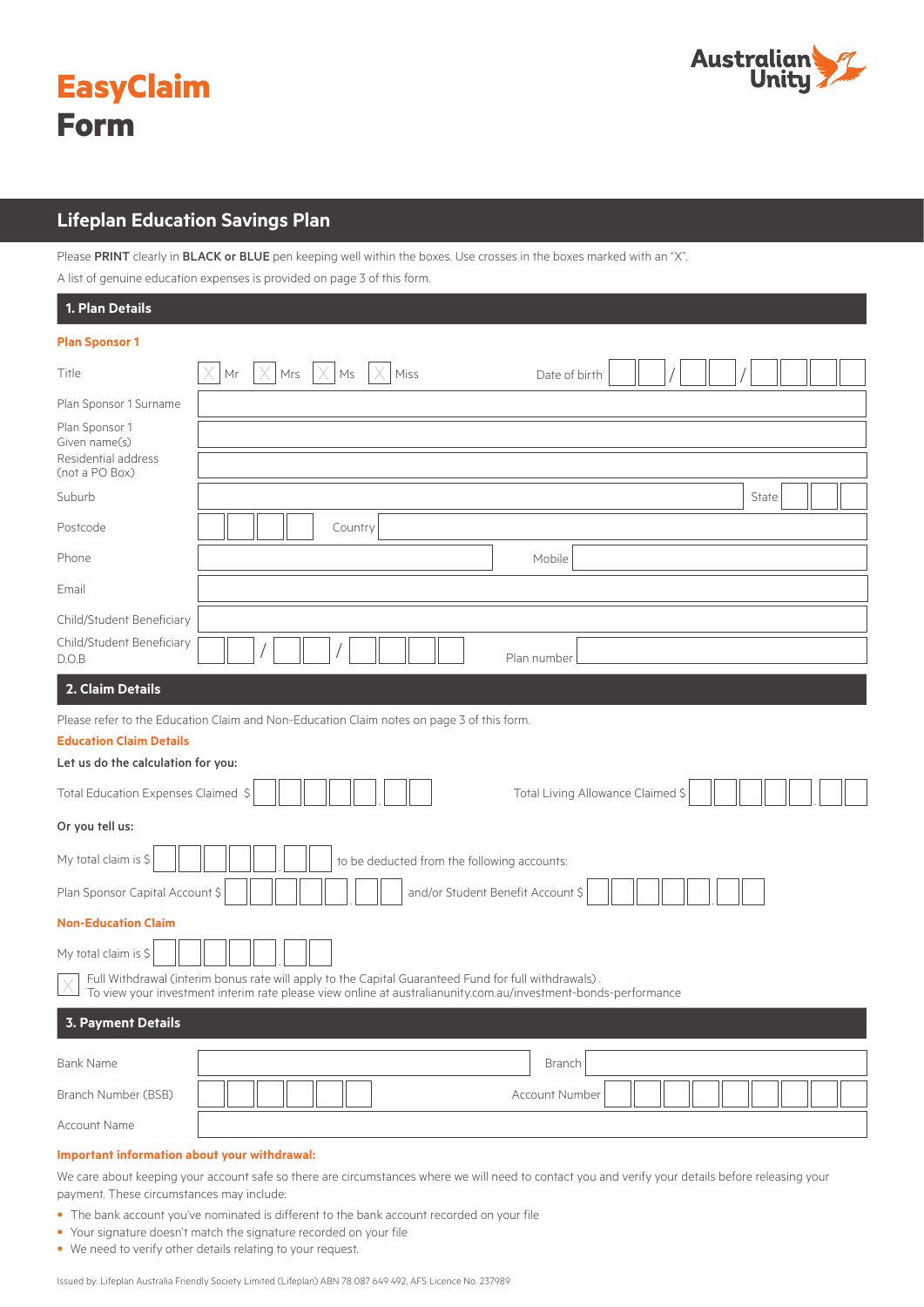# **4. Declaration and Signature(s)**

In consideration of the value of that part of my plan listed above, I hereby waive all rights to further claims on the Society under the above plan for that part of the benefit so withdrawn.

I confirm that the Student Beneficiary named above is living away from home and is (please tick box):

|  | a full-time student |
|--|---------------------|
|  |                     |

| __ |   |            |  |  |  |
|----|---|------------|--|--|--|
|    |   |            |  |  |  |
|    |   |            |  |  |  |
|    | ٠ | <b>A</b> 1 |  |  |  |

 $\times$  a part-time student undertaking the equivalent of  $\boxed{\phantom{\hspace{1em}}\phantom{\hspace{1em}}\phantom{\hspace{1em}}\phantom{\hspace{1em}}\phantom{\hspace{1em}}\,}$   $\times$  of full-time studies.

 $\overline{\phantom{a}}$ 

|  |  |  |  |  |  |  | Plan Sponsor 1 signatur |
|--|--|--|--|--|--|--|-------------------------|
|--|--|--|--|--|--|--|-------------------------|

#### **Plan Sponsor 1 signature Plan Sponsor 2 signature**

|                                      | Χ                      |
|--------------------------------------|------------------------|
| Name of Plan Sponsor 1               | Name of Plan Sponsor 2 |
|                                      |                        |
| Date                                 | Date                   |
| <b>Student Beneficiary signature</b> |                        |
|                                      |                        |
|                                      |                        |

| Name of Student Beneficiary |  |
|-----------------------------|--|
|                             |  |
|                             |  |
|                             |  |
| Date                        |  |

\*Note: We will only process a claim signed by a Student Beneficiary if they are over the age of 16 and we have received an authority from the Plan Sponsor(s) to act on the instructions of the student.)



### Return by post

Australian Unity - Investment bonds, Reply Paid 89, Adelaide SA 5001 (no stamp required if mailed in Australia)

If posting from outside of Australia, please send to Head Office: 271 Spring Street, Melbourne VIC 3000



Email enquiries@australianunity.com.au

# **Contact us**

 $\circledcirc$ Australian Unity 271 Spring Street, Melbourne VIC 3000

# **Investor Services**

enquiries@australianunity.com.au [⊠]

 $\bigcirc$ 1300 1300 38

#### **Adviser Services**



australianunity.com.au/wealth  $(\oplus)$